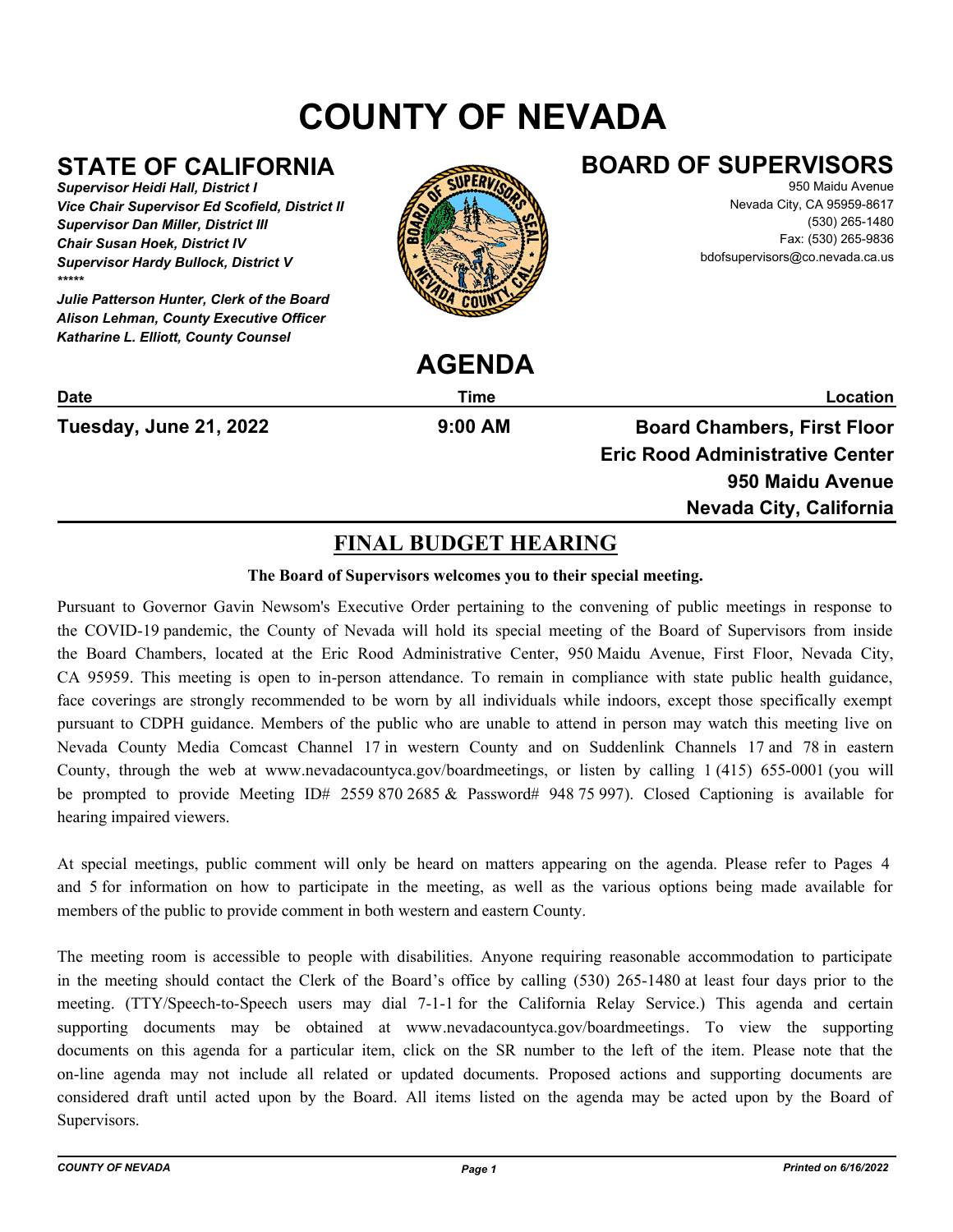## **SPECIAL MEETING: 9:00 AM**

## **STANDING ORDERS:**

Call the meeting to order.

Pledge of Allegiance.

## **SCHEDULED ITEM: 9:00 A.M. Alison Lehman, County Executive Officer**

- **1.** [SR 22-0759](http://nevco.legistar.com/gateway.aspx?m=l&id=/matter.aspx?key=41087) Public hearing for the purpose of hearing written and oral comments from the public concerning the proposed Final Budget for Fiscal Year 2022/2023, totaling approximately \$330,738,238.
	- Proposed budget presentation.
	- Presentation of budgets on the consent list.
	- Selection of budgets to pull from the consent list for further discussion.

## Recommended Actions:

- [SR 22-0760](http://nevco.legistar.com/gateway.aspx?m=l&id=/matter.aspx?key=41088) Motion of intent to adopt budgets remaining on the consent list.
	- Discuss proposed budgets pulled from the consent list.

**\*\*\*\*\*\***

## **SCHEDULED ITEM: 10:30 A.M. Martin Polt, Deputy County Executive Officer**

## **Regular meeting of the Board of Directors of the Nevada County Sanitation District No. 1.**

*Recess as the Board of Supervisors and convene as the Board of Directors of the Nevada County Sanitation District No. 1.*

## **Call the meeting to order:**

- **2.** [SR 22-0761](http://nevco.legistar.com/gateway.aspx?m=l&id=/matter.aspx?key=41089) Public hearing to consider oral and written comments concerning proposed Fiscal Year 2022/2023 budgets for Zones 1-12 totaling \$10,530,044. (No rate increases proposed beyond voter approved rates).
	- The Nevada County Sanitation District No. 1 Labor, Shared Operation, Maintenance, Risk Management Reserve, Capital Acquisition and Improvement Budget; and
	- Operation, Maintenance, Capital Acquisition and Improvement Budgets, Sewer Service, and Standby Charges for Lake Wildwood, Zone 1; Lake of the Pines, Zone 2; North San Juan, Zone 4; Gold Creek, Zone 5; Penn Valley, Zone 6; Mountain Lakes Estates, Zone 7; Cascade Shores, Zone 8; Eden Ranch, Zone 9; Higgins Village, Zone 11; and Valley Oak Court, Zone 12.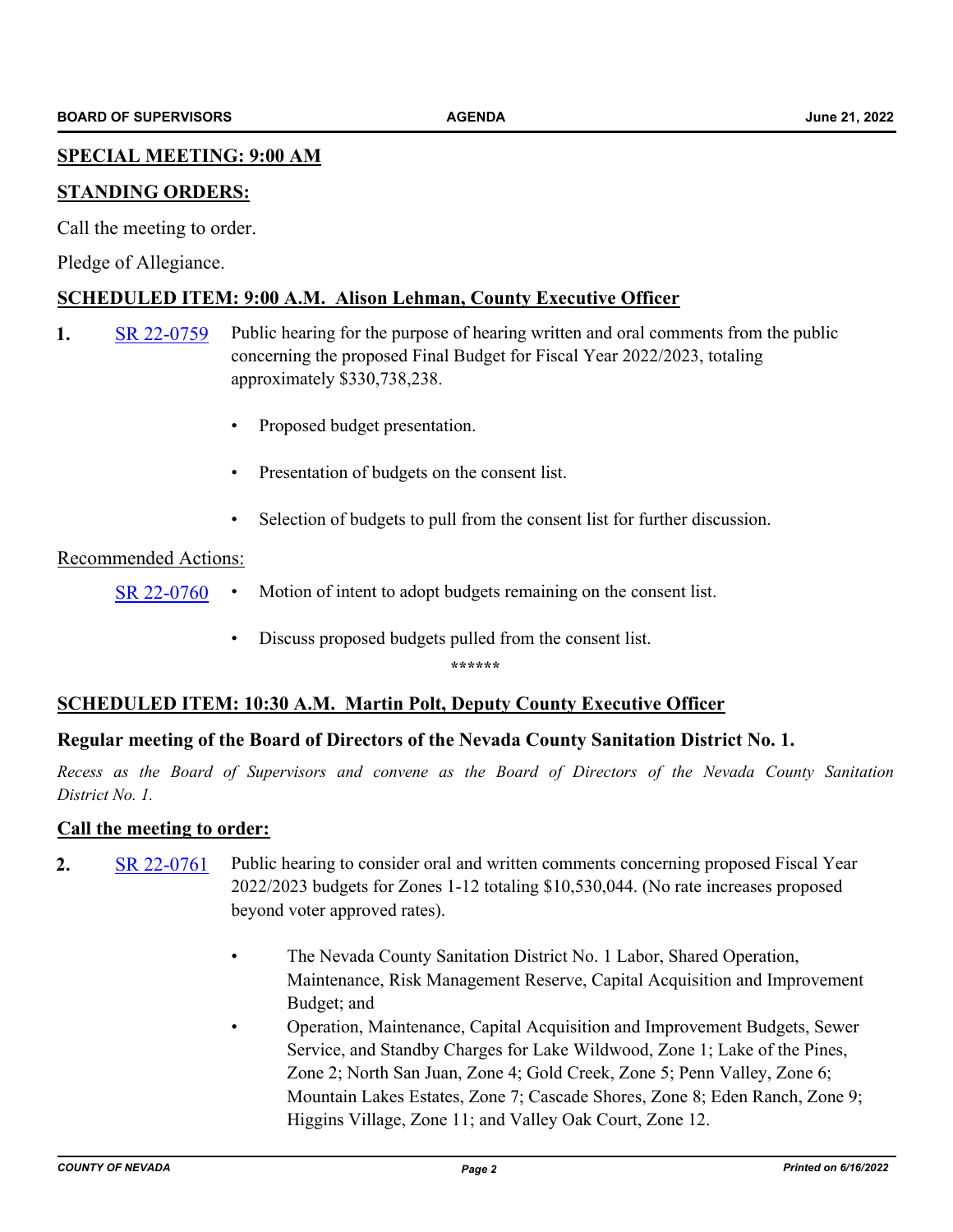## Recommended Action:

[SR 22-0762](http://nevco.legistar.com/gateway.aspx?m=l&id=/matter.aspx?key=41090) • Motion of intent to adopt the Nevada County Sanitation District No. 1 budget totaling \$10,530,044.

## **Adjournment:**

*Adjourn meeting of the Nevada County Sanitation District No. 1, and reconvene as the Nevada County Board of Supervisors.*

#### **\*\*\*\*\*\***

## **SCHEDULED ITEM: 10:45 A.M. Martin Polt, Deputy County Executive Officer**

- **3.** [SR 22-0763](http://nevco.legistar.com/gateway.aspx?m=l&id=/matter.aspx?key=41091) Public hearings to establish Fee Schedules per the County's Consolidated User Fee Schedule which includes multiple County departments. The fee schedules that include updated or revised user fees are the Assessor (Exhibit B), Clerk of the Board (Exhibit C), Community Development Agency (Exhibit E), Public Health Vital Records (Exhibit K) and the Treasurer-Tax Collector (Exhibit M). The proposed update will affect user fees related to the cost of providing certain individual services and reflect changes in the cost to provide covered services, including the cost of labor, materials and overhead.
	- [SR 22-0764](http://nevco.legistar.com/gateway.aspx?m=l&id=/matter.aspx?key=41092) Resolution to establish a Consolidated User Fee Schedule for County Departments and update or revise user fee schedules for services provided by the Assessor, Clerk of the Board, Community Development Agency, Public Health Vital Records, and Treasurer-Tax Collector, and rescinding Resolutions 98-263, 19-242, and 21-180.

## Recommended Action:

[SR 22-0765](http://nevco.legistar.com/gateway.aspx?m=l&id=/matter.aspx?key=41093) • Motion of intent to adopt the Assessor, Community Development Agency, Clerk of the Board, Public Health Administration, and Treasurer-Tax Collector budgets.

## **ADJOURNMENT:**

*This agenda was posted on bulletin boards 72 hours in advance of the meeting at the following locations:*

- *1. Eric Rood Administrative Center; outside Board office, outside Board Chambers, and outside main entrance.*
- *2. Truckee Town Hall Administrative Center, 10183 Truckee Airport Road, Truckee, CA 96161.*
- *3. Outside the District V Board of Supervisors office, Truckee Town Hall Administrative Center.*
- *4. Online at www.nevadacountyca.gov/boardmeetings and nevco.legistar.com/Calendar.aspx.*

*Posted: June 16, 2022.*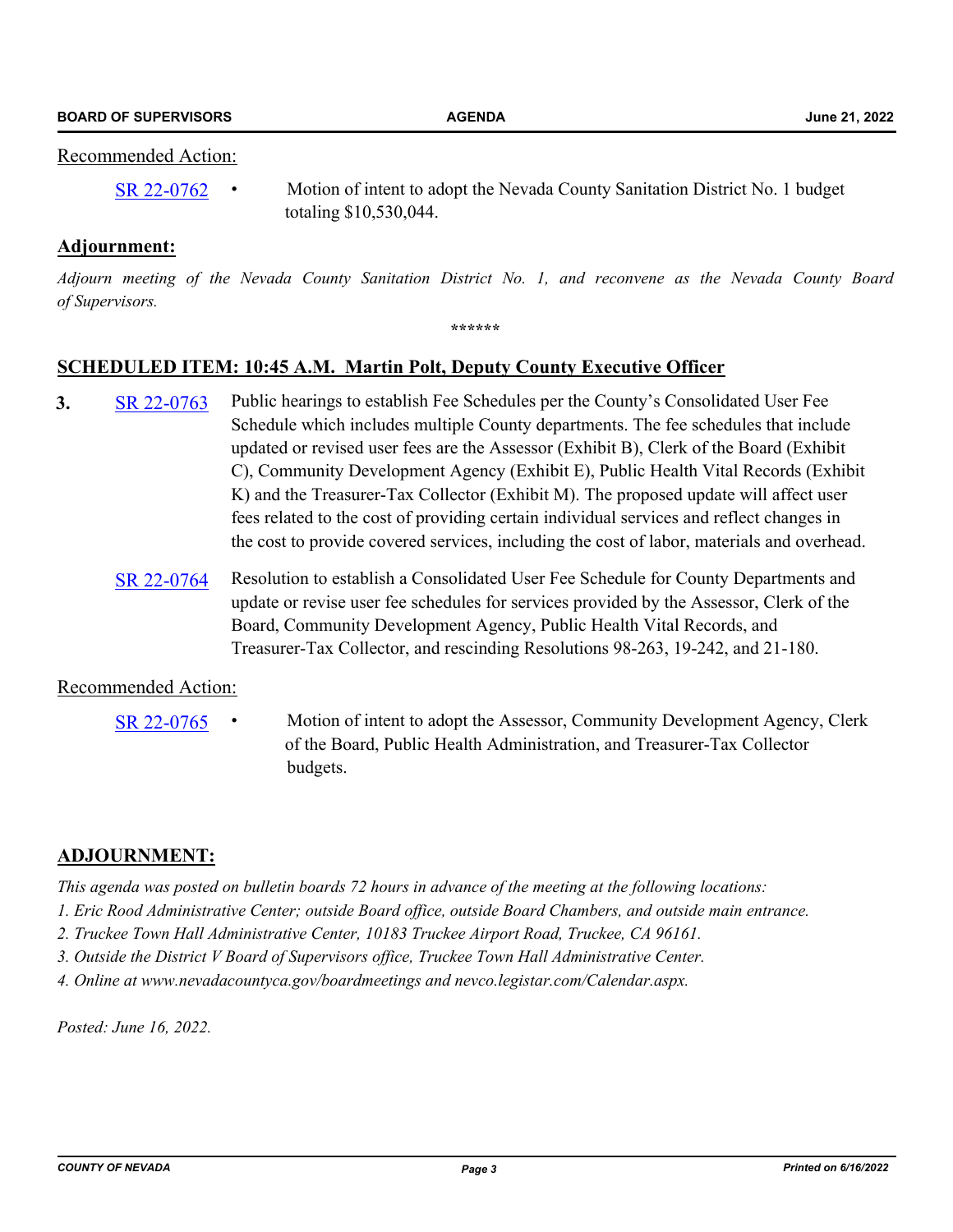## **PERSONS DESIRING TO ADDRESS THE BOARD**

## **CONTROL OF MEETING:**

The Board Chairperson shall first caution any person at the meeting who is abusive, disruptive, or out of order, and then ask that person to leave if the person will not stop; additionally, the Chair reserves the right to recess the meeting until the person leaves or is escorted out and order is restored.

## **PUBLIC COMMENT:**

Matters on the Agenda: The Board shall allow public comment on items appearing on the agenda when the agenda item is considered by the Board. The Chair may limit the total amount of time for comment on any agenda item and may limit any individual desiring to address the Board to no more than three (3) minutes at the Chair's discretion. Comments by the public must be relevant to the item on the agenda being considered by the Board. This includes: a. Consent Agenda; b. Community Presentations; c. Department Head Matters; d. Individual Board Member Items; and e. Scheduled Items.

Matters not on the Agenda: At regular meetings of the Board, members of the public shall be allowed to address the Board of Supervisors on matters not appearing on the agenda which are of interest to the public and which are within the subject matter jurisdiction of the Board. Pursuant to the Ralph M. Brown Act, the Board shall not take any action or discuss any matter not appearing on the agenda although staff may be asked to briefly respond to or follow up on such items.

The Chair of the Board may limit the total amount of time allocated for public comment; provided, however, the Board will allocate at least fifteen (15) minutes for receiving public comment during regular Board meetings. The Chair of the Board may limit any individual desiring to address the Board to no more than three (3) minutes at the Chair's discretion. Time to address the Board will be allocated on the basis of the order in which the requests were received. The public addressing the Board may be limited in amount of time dependent upon the press of business and the number of persons wishing to address the Board.

At special meetings of the Board, public comment will only be allowed on matters appearing on the agenda.

## **WAYS TO WATCH AND LISTEN DURING THE JUNE 21, 2022 MEETING:**

1) Watch from inside the Board Chambers (face coverings are strongly recommended for all individuals while indoors, except those specifically exempt pursuant to CDPH guidance).

- 2) Listen by calling 1 (415) 655-0001 (Meeting ID# 2559 870 2685 and Password# 948 75 997).
- 3) View at www.nevadacountyca.gov/boardmeetings.
- 4) View on Nevada County Media Channel 17 in western County.
- 5) View on Suddenlink Channels 17 and 78 in eastern County.

## **PROVIDE PUBLIC COMMENT BEFORE THE JUNE 21, 2022 MEETING BY:**

- 1) Leaving an eComment at www.nevadacountyca.gov/boardmeetings.
- 2) Writing a letter to the Board of Supervisors at 950 Maidu Ave, Suite 200, Nevada City, CA 95959.
- 3) Emailing BOS.PublicComment@co.nevada.ca.us.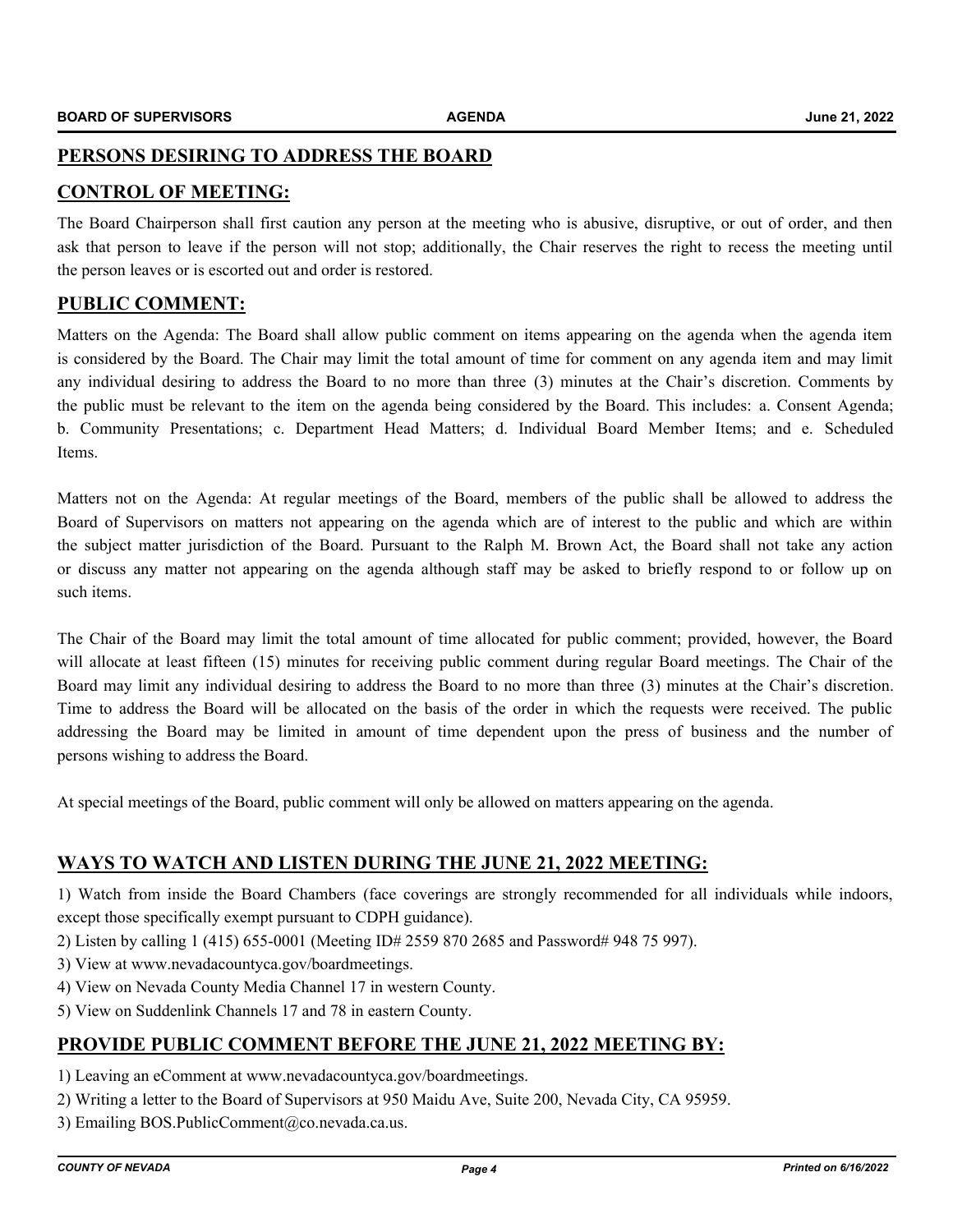## **PROVIDE PUBLIC COMMENT DURING THE JUNE 21, 2022 MEETING BY:**

#### 1) In-Person:

Eric Rood Administrative Center: Members of the public can provide comment in-person inside the Board of Supervisors' Board Chambers at the Eric Rood Administrative Center (face coverings are strongly recommended for all individuals: vaccinated and unvaccinated, except those specifically exempt pursuant to CDPH guidance)

#### 2) Over the Phone:

Members of the public can call (530) 270-3474 and will be placed in a call-in queue until they are permitted into the meeting for comment. (Please note that the 1 (415) 655-0001 number is only for listening to the meeting.)

Please provide your name, City or District of residence, and the agenda item you wish to comment on.

## **ORDER AND DECORUM:**

Individuals or organizations desiring to address the Board shall:

1) Address the Board from the designated podium, virtual kiosk, or other designated location, including teleconferencing system(s). Speakers are encouraged but not required to give their name and location of residence before addressing the Board. This is to assist the Board with identifying which supervisorial district the speaker resides in.

2) Speakers shall direct their comments to the Board, through the Chair, and not to the audience or staff.

3) Speakers may comment on specific matters before the Board with reasons for the position taken.

4) The Chair may, at their discretion, increase the allotted time for any given speaker, but shall not be required to do so.

5) A speaker may not yield time to another speaker.

6) No individual may speak more than once during Public Comment or on an item on the agenda unless recognized by the Chair as having new information.

7) In the interest of civil discourse, the rules as specified in this Order and Decorum of Board Business and Robert's Rules of Order, to the extent such rules are not in conflict with the Brown Act, shall apply at all Board meetings. It shall be the responsibility of the Chair to ensure that Public Comment is conducted in such a manner in order to avoid disruptive activity, promote mutual respect, keep comments focused on the subject being discussed, avoid personal attacks, prohibit hate speech and the threat of violence.

8) At the start of each meeting, the Chair shall remind the public of the rules and expectations of the public including distinguishing the process for: a) public comment for items on the consent agenda; b) general public comment for items not listed on the agenda; and c) public comment for items on the agenda.

9) Applicants, applicant representatives, and appellants desiring to speak shall be permitted to speak first during the public comment portion of a public hearing for no more than ten (10) minutes (or fifteen (15) minutes at Appeal Hearings) unless different rules for conducting the hearing are provided by County Code or other applicable law. Time limits may be modified at the Chair of the Board's discretion.